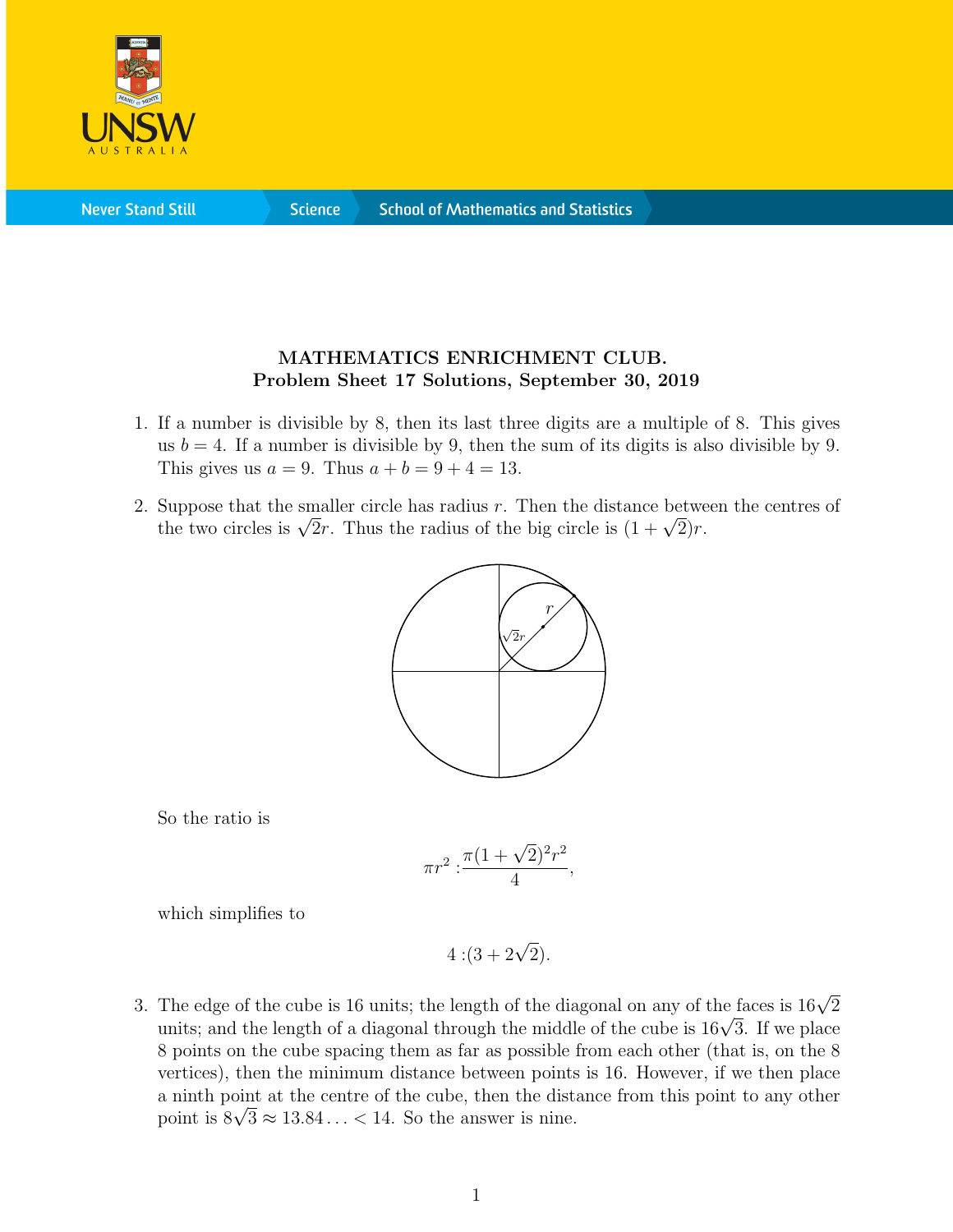4. Let's calculate a few terms, and see if we can find a pattern.

$$
x_1 = \sqrt{2}
$$
  
\n
$$
x_2 = \sqrt{3}
$$
  
\n
$$
x_3 = x_2 - x_3 = \sqrt{3} - \sqrt{2}
$$
  
\n
$$
x_4 = x_3 - x_2 = (\sqrt{3} - \sqrt{2}) - \sqrt{3} = -\sqrt{2}
$$
  
\n
$$
x_5 = x_4 - x_3 = -\sqrt{2} - (\sqrt{3} - \sqrt{2}) = -\sqrt{3}
$$
  
\n
$$
x_6 = x_5 - x_4 = -\sqrt{3} + \sqrt{2}
$$
  
\n
$$
x_7 = x_6 - x_5 = (-\sqrt{3} + \sqrt{2}) + \sqrt{3} = \sqrt{2}
$$
  
\n
$$
x_8 = x_7 - x_6 = \sqrt{2} - (-\sqrt{3} + \sqrt{2}) = \sqrt{3}
$$

Since  $x_7 = x_1$  and  $x_8 = x_2$ , we can see that the same pattern will keep repeating with period 6. Now  $2019 = 336 \times 6 + 3$ , so  $x_{2019} = x_3 =$ √  $3 -$ √ 2.

5. Suppose that the circle has radius  $r$  and centre  $O$ . Let  $PU$  be a diameter of the circle, and let QR and PU intersect at the point V. Let  $QV = x$ ,  $VP = y$ , and  $\angle UPT = \theta$ , as shown in the diagram.



Using basic properties of circle geometry, we can show that  $UP \perp QR$  and that  $\triangle UPT$ is similar to  $SPV$ . Thus

$$
\cos \theta = \frac{y}{25} = \frac{PT}{UP}
$$

$$
PT = \frac{2ry}{25}
$$

Now, consider  $\triangle QVP$ . As we know,  $\triangle QVP$  is right-angled, which implies that  $x^2 +$  $y^2 = 40^2$ . Similarly, from  $\triangle OQV$ , we can see that

$$
x2 + (r - y)2 = r2
$$
  

$$
x2 + r2 - 2ry + y2 = r2
$$
  

$$
\therefore 2ry = x2 + y2
$$
  

$$
= 402
$$

Thus  $PT = \frac{40^2}{25} = 64$ .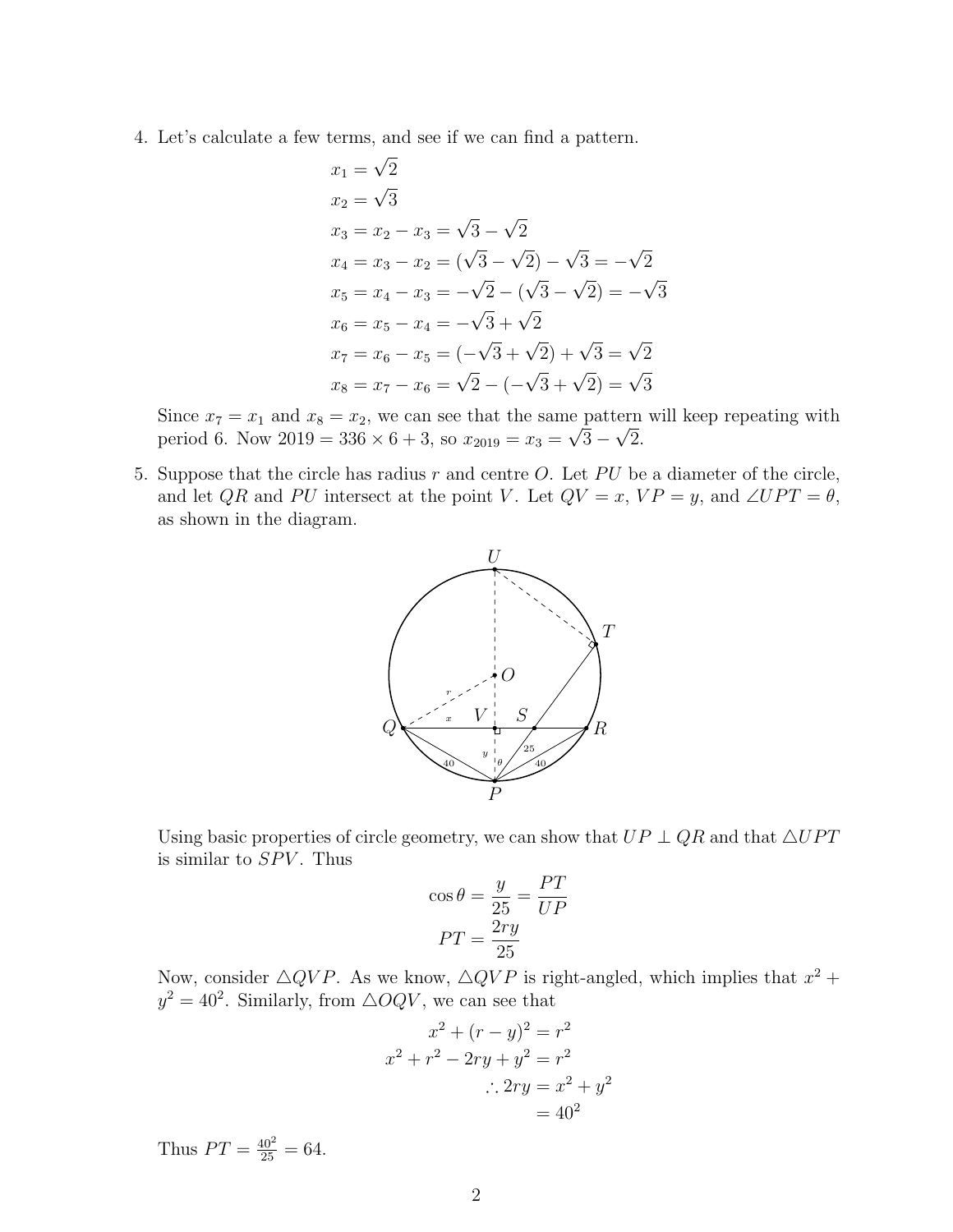## Senior Questions

1. Rearranging the given equation,

$$
3x2 - 8y2 + 3x2y2 = 2008
$$
  
\n
$$
3x2(1 + y2) = 8(251 + y2)
$$
  
\n
$$
3x2 = \frac{8(250 + 1 + y2)}{1 + y2}
$$
  
\n
$$
3x2 = 8\left(1 + \frac{250}{1 + y2}\right)
$$

Since the RHS is an integer, this means that  $1 + y^2$  is a factor of 250. The factors of 250 are 1, 2, 5, 10, 25, 50, 125, 250, which gives possible values of y of 1, 2, 3, and 7. However, the only one of these values that gives a multiple of 3 is  $y = 7$ , which gives  $x=4.$ 

2. Since  $f$  is a polynomial, we can write it as

$$
f(x) = a_0 + a_1 x + a_2 x^2 + \ldots + a_n x^n = \sum_{k=0}^n a_k x^k,
$$

where  $a_0, \ldots, a_n$  are non-negative integers. Furthermore,

$$
f(1) = a_0 + a_1 + a_2 + \ldots + a_n = \sum_{k=0}^n a_k.
$$

Since  $f(1) = 6$ , this tells us that at most 6 of the  $a_k$  are non-zero, and also that no coefficient is larger than 6. This means that we can find the coefficients of  $f$  by writing 3438 in base 7, which is the same as writing 3438 in terms of integer multiples of powers of 7.

Using the change of base algorithm we discussed in the solutions to Problem Sheet 16,

$$
3438 = 491 \times 7 + 1
$$
  
\n
$$
491 = 70 \times 7 + 1
$$
  
\n
$$
70 = 10 \times 7 + 0
$$
  
\n
$$
10 = 1 \times 7 + 3
$$
  
\n
$$
1 = 0 \times 7 + 1
$$

So

$$
3438 = (13011)7
$$
  
\n⇒  $f(7) = 1 \times 7^4 + 3 \times 7^3 + 0 \times 7^2 + 1 \times 7^1 + 1 \times 7^0$   
\n∴  $f(x) = x^4 + 3x^3 + x + 1$ .

Evaluating  $f$  at  $x = 3$ , we obtain 166.